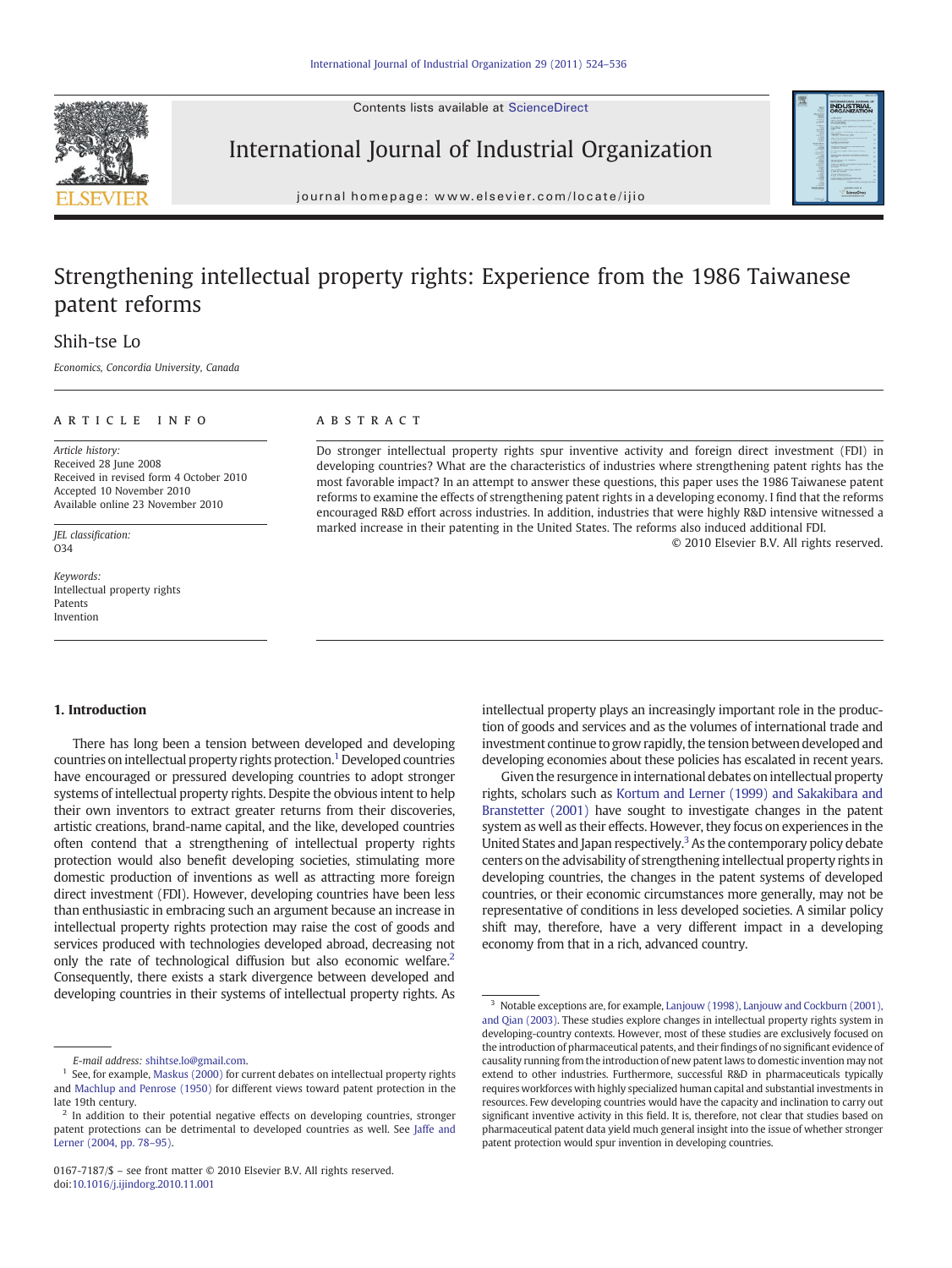I examine the effects of strengthening intellectual property rights in a developing economy. To what extent do stronger intellectual property rights spur inventive activity? What are the characteristics of industries in which strengthening intellectual property rights may have the most favorable impact on inventive activity? Will the strengthening of intellectual property rights induce more FDI?

I explore the 1986 Taiwanese patent reforms. Taiwan, under considerable pressure from the United States, made important changes to her patent system in 1986 that became effective in January 1987. The reforms were mainly centered on improving enforcement of patent rights, such as allowing patent holders to obtain much higher compensation through civil suits for infringement. The government also introduced a wide range of administrative measures to curb infringement. Moreover, the new law stipulated the creation of a special court, which would have exclusive jurisdiction over patent litigations. This policy shift, not only sudden but also mainly pushed by foreign governments, provides an unusual natural experiment that allows one to study the impact of strengthening patent protection in a developing country.

To gauge the impact of the reforms on inventive activity, I use patent statistics. Particularly I rely on patents awarded by the United States Patent and Trademark Office (USPTO) to residents of Taiwan. I also employ R&D spending. The use of the two types of measures helps separate the impact of stronger patent protection on the propensity to patent an invention from that on investment in inventive activity (a well known issue among those who rely on patent counts). An exploration into the number of USPTO patents awarded to Taiwanese inventors allows one to further alleviate the complication due to changes in the propensity to patent. Inventors may be more inclined to employ the new Taiwanese patent system for their creations, as the new law strengthened patent protection in Taiwan. A change in patenting of Taiwanese inventions in Taiwan may result from either a change in the propensity to patent in Taiwan, or a change in inventive activity, or both. Because Taiwanese inventors have aggressively sought patent protection in the United States and because there was no significant change in the United States patent system around the time when the reforms came into effect, patenting of Taiwanese inventions in the United States provides a better measure to gauge changes in inventive activity of Taiwanese inventors than patenting of Taiwanese inventions in Taiwan. In order to control for other economic activities that may influence R&D spending and patenting, I also collect data on exports and production of various Taiwanese manufacturing industries.

I find that the 1986 Taiwanese patent reforms stimulated R&D spending. Industries that were highly R&D intensive experienced an increase in their patenting in the United States. The favorable impact was most pronounced in the electronic and electrical industry. The reforms also appeared to have encouraged investment from abroad.

The positive effects of strengthening patent protection found in this paper differ from the results from prior work [\(Hall and Ziedonis,](#page--1-0) [2001; and Sakakibara and Branstetter, 2001\)](#page--1-0) that shows little impact of an increase in patent protection on inventive activity in advanced economies.<sup>4</sup> My results suggest that the effects of policy change in a developing country may be much stronger than for similar policy shifts in developed societies.

### 2. The 1986 Taiwanese patent reforms: a natural experiment

An increase in patent protection may change the incentive to invent. The technologically creative can also demand stricter protection so as to better secure returns from their inventions. To get around the problem of endogeneity and establish causality, one can use an exogenous variation in patent rights to examine the impact of such a shift on inventive activity.<sup>5</sup> Such an event took place in Taiwan in 1986.<sup>6</sup>

The 1986 reforms were mostly due to tremendous pressure from the United States, Taiwan's most important military ally and then largest trading partner. By the 1980s, many U.S. firms had become extremely concerned that they were being undercut by competitors who not only benefited from locating production in developing countries with low labor costs, but who were also infringing on their intellectual property rights. Such resentment among Americans was further elevated as the U.S. economy in the early 1980s experienced its highest ever unemployment since the Great Depression. Many American companies, together with the U.S. government, thus initiated a campaign to secure reforms of intellectual property rights systems (focused particularly on patents) throughout the world. The view of Clayton Yeutter, the U.S. Trade Representative from 1985 to 1989, is a vivid example of this movement:

The pirating of U.S.-financed research and development discourages innovation, denies markets to American exports, and threatens technological progress. Protection of intellectual property rights preserves America's technological edge, which is a key to our continued international competitiveness.

This atmosphere was reflected in U.S. trade policies. In 1984, the U.S. began to treat inadequate protection of intellectual property rights as an unfair trade practice. Taiwan's lack of intellectual property protection became a growing concern to the American public. For example, as a 1985 Wall Street Journal article stated:

When Pfizer Inc. of New York introduced an arthritis drug in Taiwan four years ago, local manufacturers flooded the market with capsules that looked exactly like Pfizer's turquoise-andmaroon Feldeanes. The company says that within a year it had 20 competitors and within two years it held less than a 30% market share. Last year Pfizer's share slipped to 18%.<sup>8</sup>

A 1985 New York Times article also expressed the same concern:

Taiwanis to counterfeiting what Miami is to drug trafficking….[F]ake goods cost American Businesses \$6 billion in 1982 and … 60 percent of the bogus products were made in Taiwan….Counterfeiting is a problem common to most developing countries. But Taiwan is distinguished by the wide range of products it manufactures and by the large amount of the output that it exports.<sup>9</sup>

Given that Taiwan enjoyed a substantial bilateral trade surplus with the U.S. in the 1980s and was its fifth largest trading partner, it is not surprising that in November 1986 Taiwan was one of the first three

 $4$  Intellectual property rights reforms in the developed world are in general initiated by the technologically creative companies. For example, companies like General Electric, IBM, Microsoft, and Red Hat have joined forces to call for reforms to the U.S. patent system in recent years. As a result, the policy shifts in, or variation across intellectual property rights systems examined by these investigators seem less than exogenous.

 $5$  See, for example, [Meyer \(1995\)](#page--1-0).

In the 1990s, many developing countries also strengthened their intellectual property rights systems. These reforms can be largely due to the pressure from the developed world or in order to comply with the Trade Related Intellectual Property Agreement (TRIP) in the World Trade Organization (then the General Agreement on Tariffs and Trade, henceforce GATT). However, this wave of strengthening intellectual property rights in these developing countries was much anticipated because the United States had embarked on a campaign to harmonize intellectual property rights systems around the world since the late 1980s and also because it took several years for GATT to conclude the TRIP. The technologically creative in these developing countries was very likely to foresee such a policy shift and respond prior to these changes.

<sup>7</sup> The quotation is from [Alison Butler \(1990\)](#page--1-0), "The Trade-Related Aspects of Intellectual Property Rights: What Is at Stake?"

<sup>8</sup> The Wall Street Journal, November 13, 1985, p. 37.

<sup>9</sup> The New York Times, May 7, 1985, p. D12.